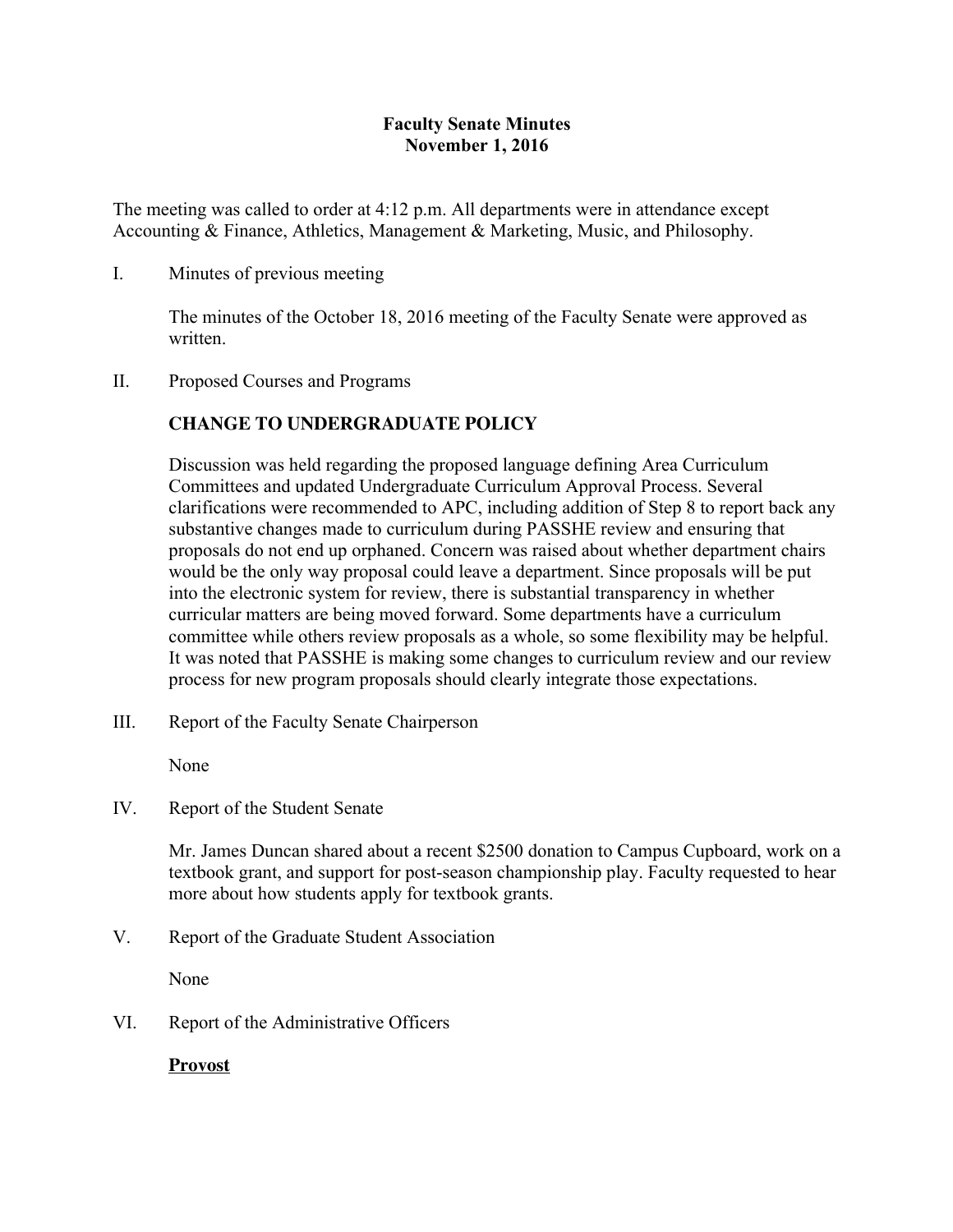Provost Prabhu was asked to consider having the Educator of the Year on the platform for better visibility during graduation and will speak to the organizing committee. There was also a suggestion of more ways to have faculty participate in the graduation ceremony. A question of providing some sort of monetary award for Educator of the Year was raised. Such a gift would have to be raised from private funds. Dr. Prabhu recommended establishing an endowment that would provide a consistent award rather than the suggested of an annually collected donation. Concern was raised about the WiFi whitelist limitation to university-owned devices since many faculty use their own devices in the classroom. Dr. Prabhu noted related discussions are underway but security issues are a key concern.

### **Associate Provost**

Associate Provost Adams and Dr. Dreon announced the Lancaster Learns conference scheduled at Elizabethtown College on February 24 with Dr. James Lang as keynote speaker. They encouraged faculty to present or attend.

VII. Curricular Notices

# **NEW GRADUATE COURSES & PROGRAMS**

- (1) ELPP 897: Dissertation Seminar, Educational Leadership, 3 credits. Proposal for new course.
- (2) ELPP 898: Dissertation I, Educational Leadership, 3 credits. Proposal for new course.
- (3) ELPP 899: Dissertation II, Educational Leadership, 3 credits. Proposal for new course.
- VIII. Reports of the Faculty Senate Standing Committees

# **GCPRC**

Dr. Mowrey reported that revised forms and documents for dissertation applications are available.

IX. Reports of the Faculty Senate Special Committees

None

X. Faculty Emeriti

None

XI. Other/New Business